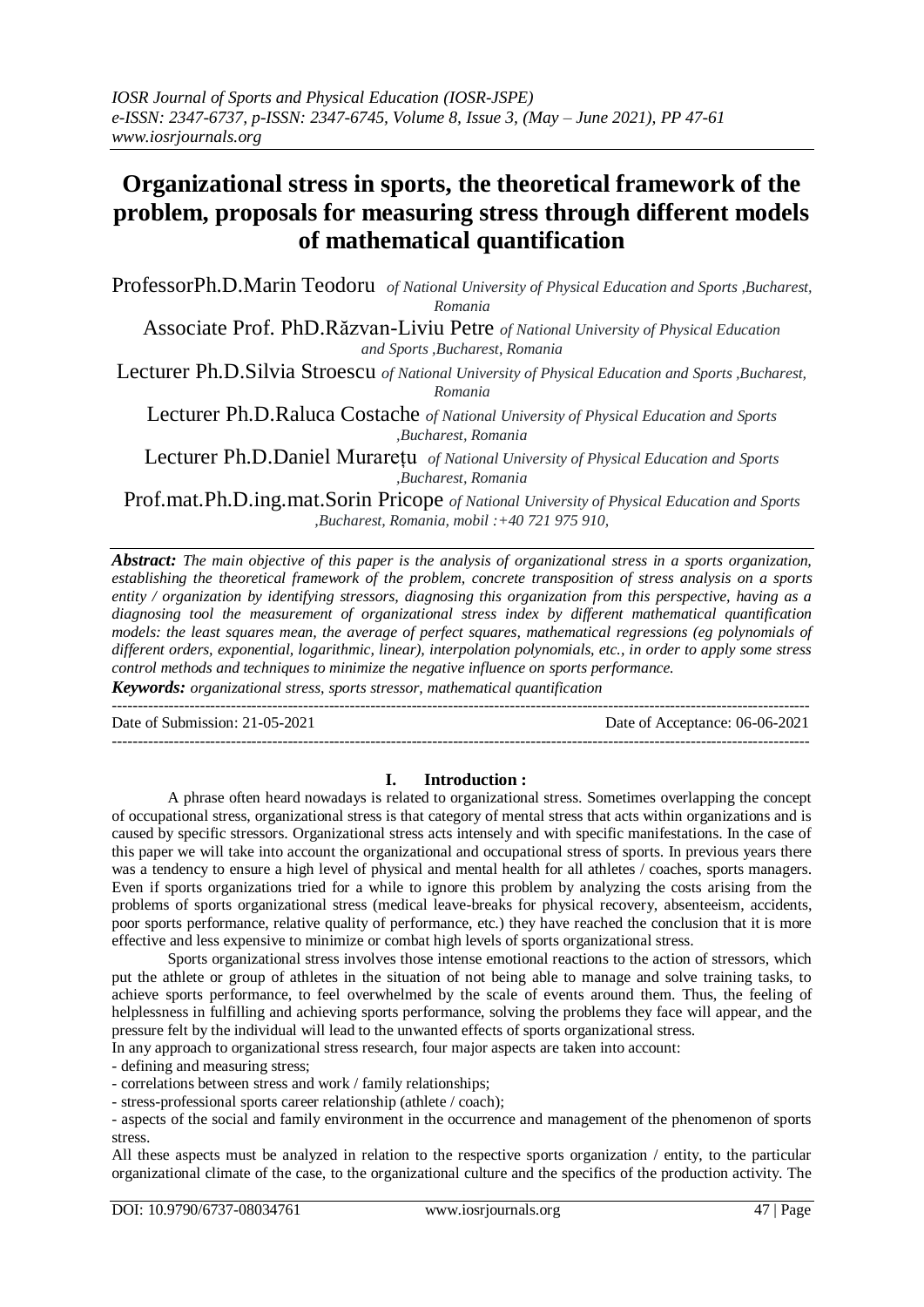communication style present in the organization and the leadership style are also important, because the impact of each component is not identical in all sports organizations that have the same profile, much less those that differ in sports specialties and orientations.

Organizational sports stress is the sum of organic and mental reactions due to the action of one or more stressors, from the training / competition environment, and which produce negative effects in the short or long term, depending on the severity of the action and how it is perceived by members of the sports organization / coaches.

Iamandescu presents a model of organizational stress in general, taken from researchers Theorell and Karasek, conceived as a three-dimensional situational complex. This model takes into account:

- the amplitude and quality of the requests (pleasant-unpleasant, safe-threatening);

- the possibilities of control and decision on sports tasks (active-passive);

- social support (assimilated to a filter that can mitigate the impact and negative effects of stress).

For a better understanding of the phenomenon, the first two aspects are viewed as perpendicular axes, the combination of extreme values offers four possible quadrants (situations).



Figura 1. Model stres profesional - Theorell, Karasek, modificat după Siegrist-preluat din Iamandescu(2002)

In this paper, in the analysis of sports organizational stress, attention must be paid to all its components. As the sports organization is based on the individual (athlete / coach), and the relationships between individuals (athletes / coaches) of the same sports organization if necessary, groups as sports teams and, finally, the entire sports organization, we talk about sports organizational stress on all these levels.

a) individual stress. Here we consider the type of personality (A or B, extrovert versus introvert), emotional reactivity, behavioral and attitude characteristics, as well as his cognitive style and intellectual abilities, perception of reality, sports, etc. Moise proposes an analysis of the individual on two axes: eustress-distress and adaptation-mobilization, generating four different situations.

- individual with eustres on the adaptation dimension. The person conforms to the situation, tends to prevent conflicts, the adjustment to the environment is positive, its effects the same;

- individual with stress on the mobilization dimension. The person is characterized by the attitude of a fighter, he does not give up what he thinks ensures his success;

- individual with distress on the size of inadequacy. The person experiences frustrating situations, somehow manages to adapt and will experience the feeling of isolation and disappointment;

- individual with distress on the size of demobilization. The person is characterized by giving up and running, he does not want to face the stressful situation, because he feels that he does not have energy and motivation.

b) relational stress. When a relationship between two or more athletes / coaches is characterized by stress, the analysis is considered from their point of view. It can be colleagues at the training / competition place or people in a team with a given sports task, but with different concepts and ideas for achieving it. When these dissensions are present we speak of relational stress.

c) group stress. The analysis of this type of stress includes both the individual characteristics of athletes / coaches and the relationships between them. In the study of any group phenomenon we start from the micro level. Every athlete / coach reacts in a way that characterizes him; similarly different groups react differently to the action of stressors in the sports organization.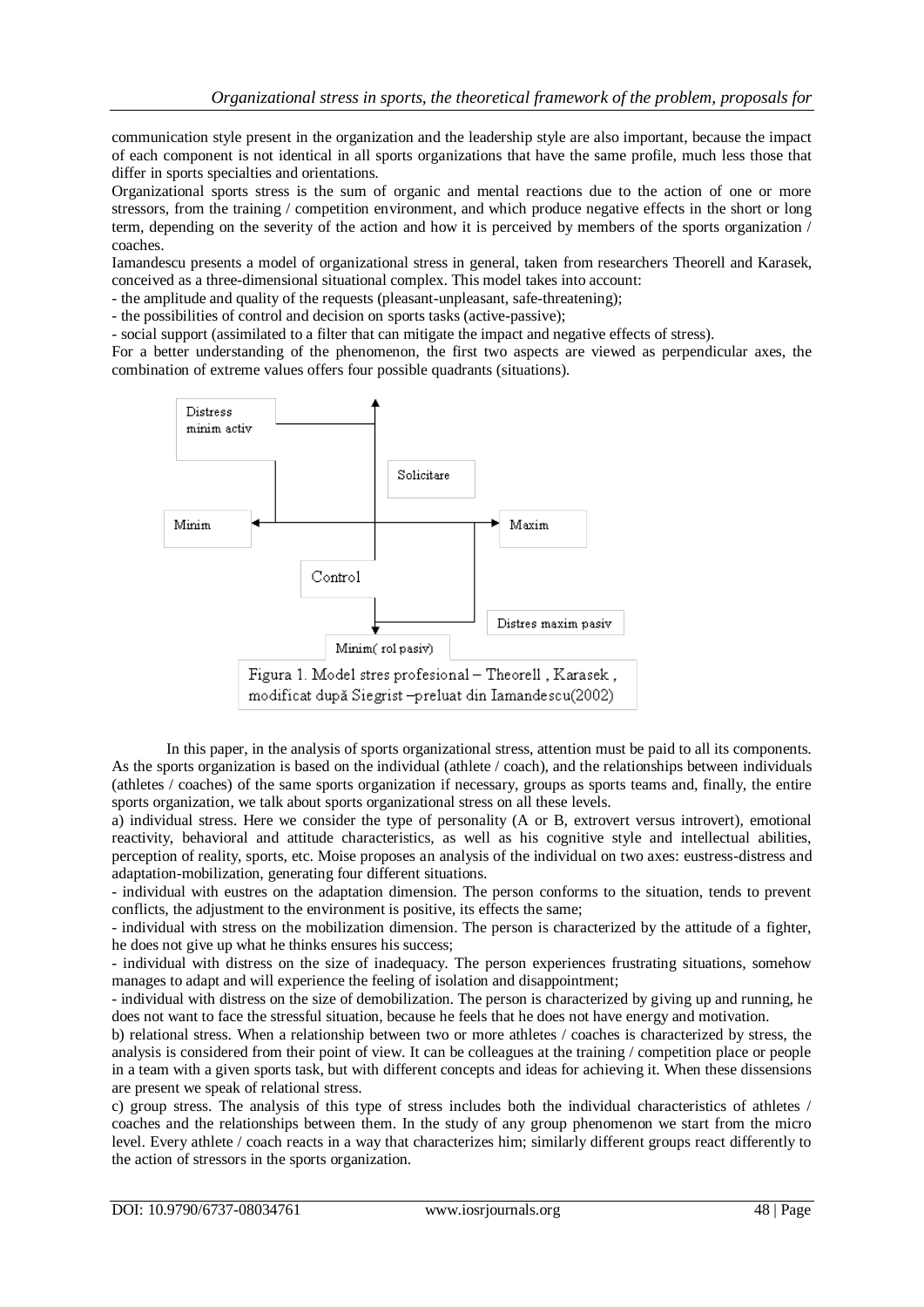d) organizational stress. This type of stress acts at the level of sports organization and has the starting point in those listed above. But the sports organizational stress is not strictly the sum of these components, other elements act besides these: leadership style, sports organizational culture, communication style practiced in sports organization, etc.

## **Stressors in the sports organization**.

Sports organizational stress does not appear suddenly, but is the result of the combined action of some factors, called stressors or simple-organizational stressors.

Stressors are different depending on the specific sport, the sports device (the position held in the sports team), but also their action is perceived differently by different people occupying the same type of position. What is uncomfortable for one, for the other can be a stimulating factor, depending on personal characteristics, as we presented earlier.

If Selye considers any event or situation with adaptive requirements as a stressor, Iamandescu proposes an organization of them in three main categories:

1) conditions of organizational environment, ie noise, pollution, congestion, etc., which can be improved by the intervention of ergonomics as a science;

2) relational conditions, which can generate distress in conflict situations. But they can also generate stress in the case of warm, friendly, supportive relationships, characterized by positive communication.

3) conditions related to the general character of work (sport in our case). Iamandescu places here the overload, but also the possibility of ameliorating the organizational stress through the relationship between the decisionmakers, the nature of the request and the social support.

Tosi shows that the organization (in this paper we consider only the approach to sports, not a generalized one) or its characteristics are the basis of organizational stressors and proposes to classify them into four broad categories, depending on why namely generates them:

1) organizational level (we will nuance the specifics of sports). Managers / coaches in our case are affected by the role conflict and its ambiguity, as a result of responsibilities related to efficiency, meeting deadlines, overwork and responsibility for others. In the case of athletes / coaches, the role conflict is created in relation to the requirements of superiors and the resources made available to meet and, as far as possible, to exceed sports performance.

2) the complexity of the organization. In the case of large sports organizations (sports clubs with a multitude of specialties for example) problems arise due to the multitude of tasks / performances to be performed, sports organizational communication and complicated relationships within the sports organization.

3) organizational change. In the situation of changing the environment, there is uncertainty and insecurity for keeping the place as an athlete / coach in the sports organization, the new conditions are elements of stress due to the degree of novelty and frequent changes.

4) the border role. If the position held by an athlete / coach / sports manager is a border, his role is also the one of a border. By overlapping with other roles, rounded to others, or by complete non-coverage, the psychic stress due to this fact appears.

The main cause of organizational sports stress is the action of stressors role conflict and role ambiguity, followed by role overload / underload, responsibility for others, organizational policies, lack of participation, working conditions, sports career development and planning, sports organizational climate, sports organizational culture, sports organizational structures, group stressors, family stressors, individual stressors.

Next, we analyze, in turn, each organizational stressor and its characteristics.

1) Role conflict. Each individual-athlete / coach / sports manager in the sports organization holds a position and fulfills the role required by it. According to Floru, the role is defined as "the group of activities that a certain person performs according to the position he holds". Together with the other members of the organization, through the activity they perform, they contribute to the fulfillment of the goals of that sports organization. In this way each role intersects other roles, forming a whole, meaning the set of roles in the organization. Role conflict, Gordon argues, occurs when there are different expectations about that role. The athlete / coach fulfills his / her task, and the sports manager requests it for something else, apart from the established ones. Floru completes and enunciates the role conflict as that situation in which the individual who fulfills a role, will be subjected to the pressure of complementary requirements, sometimes even contradictory and incompatible with each other, all with a certain intensity and orientation. Person connects the occurrence of role conflict with the contradiction between the requirements of the organization and the moral values of the individual.

There are many conflicting situations that may arise. For example, a conflicting situation is when the athlete / coach has to execute two orders given by different superiors (head of the sports team and the head of the sports department), provisions that are contradictory, each waiting for the execution of the requirement. A similar situation occurs in the case of capable athletes / coaches / sports managers, who are loaded with a lot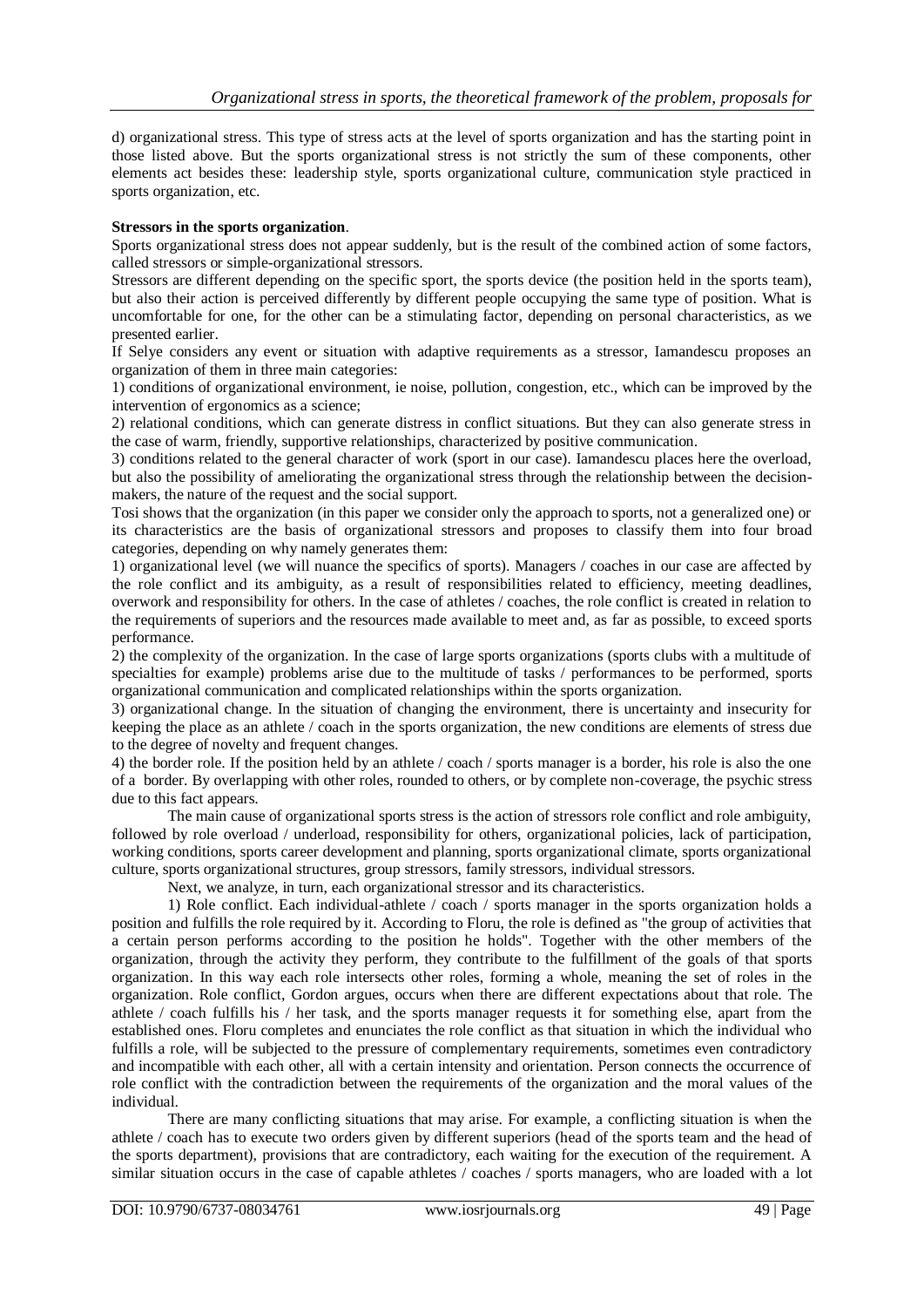tasks, from divergent fields, so that the person in question no longer knows what his place and role in the sports organization is. Following this idea, Kahn and colleagues define role conflict as a "simultaneous manifestation of two or more sets of pressures, which will conflict with another set of activities (and which are almost impossible to perform)." Practically, all the definitions of the role conflict underline the pressure felt by the athlete / coach / sports manager subjected to multiple, contradictory requirements, drawn by different people, his superiors in the hierarchy of the sports organization.

In the case of role conflict, Tosi identifies two subcategories:

- the intrasender conflict involves contradictory requirements issued by a single person. The manager / coach / team captain asks for increased performance and results, but does not provide the necessary support.

- intersender conflict involves conflicting requirements from different people. The execution of one requirement conflicts with the execution of the other, usually generated by different managers / coaches / team captains who do not consult with each other.

In addition to the above, Gordon adds three other forms of role conflict.

- inter-role conflict, when the expectations of different roles conflict. The service requires the individual overtime, but the family wants to be with them longer.

- personal-role conflict, when the expectations related to a certain role contradict the norms and moral values of an individual. An example is working on holidays (Christmas, Easter, Peshah, Ramadam, etc.).

- overloading the sports role, when the requirements and expectations related to its fulfillment are in contradiction with the possibilities and resources of the athlete / coach / sports manager concerned. This is the case for students at sports universities who work full time, but must also be present at courses and get high marks in exams.

Even if the role conflict cannot be excluded from the sports organization, the rate of its occurrence and the intensity of its action can be reduced. This moderation is definitely necessary, because a person experiencing a role conflict associates it with a low level of job satisfaction, high levels of interpersonal tension, decreased confidence and respect for the sports organization, increased anxiety due to the job itself.

2) The ambiguity of the role is the second organizational stressor (we will nuance only it in sports field, we will not generalize it) in importance. This stressor affects between 35% and 60% of athletes  $\ell$  coaches / sports managers. It got here due to the growing specialization of sports, creating real problems for sports organizations. This stressor is compared to a weather phenomenon: fog. If it is foggy, it is not visible well due to clouds (objective causes), if it is clear, it is not visible well due to subjective causes (psychological or physiological).

Some researchers define the ambiguity of the sports role through the state of uncertainty that athletes / coaches / sports managers feel at their place in the sports organization, in connection with the sports performance expected by others regarding the performance of profile tasks, the steps necessary to achieve them, as well as the behavior of the athlete / coach / sports manager and its consequences. It has been observed that a person who experiences a high level of role ambiguity does not have a plan of conduct, meant to get him out of this impasse. As a conclusion, the goals are achieved effectively provided that the possibility of predicting future events is reduced (the degree of uncertainty and the unknown is reduced).

New athletes / coaches / sports managers are the ones who experience the ambiguity of the role more acutely, either they do not receive enough information related to the place of activity and the rules of behavior, or they are unclear information related to the organization. This aspect appears either that information is simply missing (no one was concerned about this aspect) or is not intentionally offered to the new athlete / coach / sports manager. It happens especially in the case of rules not written or known by all athletes / coaches / old sports managers, and when it is violated, the reproaches are meant to "put in its place" a new athlete / coach / sports manager, with very good references, which aroused little jealousy among colleagues (a way to show "you're not that special").

The ambiguity of the role is felt differently by different employees. Some like unregulated style and uncertainty. There are also employees who want a structured atmosphere with the help of the rules and who have the possibility to make predictions related to the events of the sports team / organization. The one who does not know very clearly his tasks, who does not know what expectations others have of him, the control and evaluation criteria, is the athlete / coach / sports manager who will experience the feeling of ambiguity of the role. The ambiguity of the role experienced at individual level derives from the objective ambiguity, but the acute notes are due to the individual characteristics and interpretations, of the personality traits. The ambiguity of the role generates nervous tension and anxiety, which increase as the level of ambiguity increases.

An additional factor in accentuating nervous tension and anxiety is related to the pressure exerted by the sports organization, especially the demands on mistakes and their sanctioning. If the sports organization / entity has high demands on mistakes, the aversion of the athlete / coach / sports manager to the ambiguity of the role will increase. If the sports organization proves to be permissive with small mistakes, especially unintentional ones, and sanctions less drastically, then the athlete / coach / sports manager also tolerates the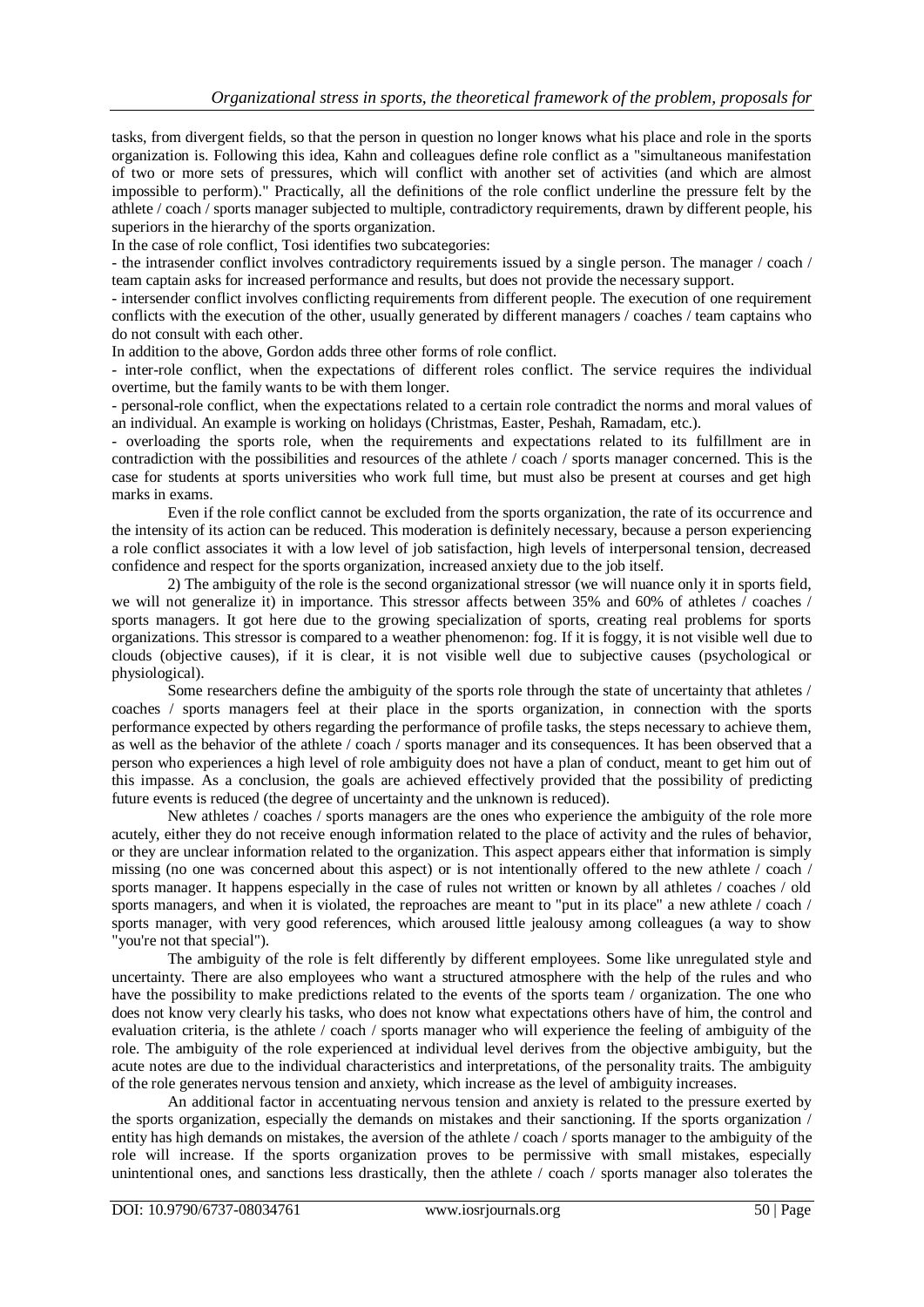aspect of role ambiguity better. It is natural, because in a sports organization with a higher degree of freedom granted to athletes / coaches / sports managers, the level of ambiguity is high, but also better tolerated by athletes / coaches / sports managers.

The ambiguity of the role also appears in relation to the hierarchical lines, between the team captains / coaches / sports managers, when the responsibilities and the area of responsibility are not clear (the job description is inconclusive, confusing).

The ambiguity of the role is of two types:

a) of task, when the athlete / coach / sports manager does not know very clearly what he has to do;

b) in connection with the evaluation, when the athlete / coach / sports manager does not know what the evaluation criteria are that will be applied or does not receive the necessary feedback.

Both the ambiguity of the role and the role conflict generate high levels of inner tension, anxiety, deep feeling of uselessness, intensely lived emotions, going as far as the feeling of threat. Job dissatisfaction is high, creating the premises for unwanted and useless reactions to the individual / athlete in question. In the case of sports specialties, in which the ambiguity of the role cannot be eliminated (sports specialties that involve a high degree of freedom, for example), the sports manager has the duty to support those involved in this situation.

Kahn and co-workers believe that any individual involved in a task must possess six kinds of information, which clarifies his role and what is expected of him. These are:

1) information regarding what is expected from the person concerned in connection with the assumed role;

2) skills and knowledge necessary to perform the assumed role, the ability to interact with others, according to the requirements of the role;

3) information about what it means to fulfill the role and what it implies not fulfilling it;

4) information about what behaviors is desirable for that role and what sanctions apply to behaviors that do not conform to the role;

5) knowledge of one's own behaviors that are rewarded or sanctioned, but also of the behaviors of others to be rewarded or, conversely, to be sanctioned, depending on the context;

6) knowing the concrete behaviors that satisfy the personal needs of the person in question, the attitudes in accordance with his desires and needs.

When all these are known, analyzed and weighed, and the athlete / coach / sports manager considers that he can operate with them without difficulties, neither the ambiguity of the role nor the conflict related to its exercise should appear. In the case of experiencing both the role conflict and the ambiguity of the role, the effects felt will be much more intense than those experienced and generated by only one of the two stressors. The combined action of the two stressors leads to experiencing high levels of stress, job dissatisfaction and feelings of worthlessness. But, as the meta-analysis made by Jackson and Schuler showed, it confirmed what the researchers knew, and in addition they noticed that the action of the two stressors correlates poorly with sports performance / low sports results and absenteeism.

3) Overload / underload of the role is a stressor that acts universally in the sport organizational environment. It depends on the organization of the activity at the level of sports organization, as well as its character. The role overload exists when an athlete / coach / sports manager has to perform several tasks in a short time and feels the pressure exerted by him. It is specific to both managers and those in subordinate positions. The situation of a capable athlete / coach / sports manager is well known, who is given more to do, precisely because he is capable. The person in question suffocates in his activity due to the multitude of tasks and risks not being able to cope, his freedom being reduced to the limit of endurance.

Overload is not felt equally by all athletes / coaches / sports managers. It is the role of ergonomics as a science to regulate the aspects related to the organization of work-sports activity in our case. It was observed that sports activity in optimal conditions and medium intensity does not cause negative reactions, allows the recovery of labor for the next day and leaves time and energy to the athlete / coach / sports manager to deal with personal and family problems. Deverenco states that one reason for experiencing role overload is also due to technological progress. This requires rapid improvement and adaptation to new technologies, sometimes implemented on the go, without giving enough time to the athlete / coach / sports manager to get used to them. Tosi identifies two types of overload:

a) quantitative, occurs when the employee is new and has many tasks to perform or, due to erroneous selection, when the athlete / coach / sports manager does not correspond to the position as professional training; b) qualitative, when the tasks are too difficult to perform.

Overexertion also occurs when sports tasks to be solved are not related to each other and require the distribution of attention in too many places, creating discontinuity and overtime to perform sports tasks. Overuse is a stressor that requires the athlete / coach / sports manager to adapt and experiencing it is associated with increased alcohol consumption, as a refuge, and cigarettes, low motivation, low self-esteem, ulcers, heart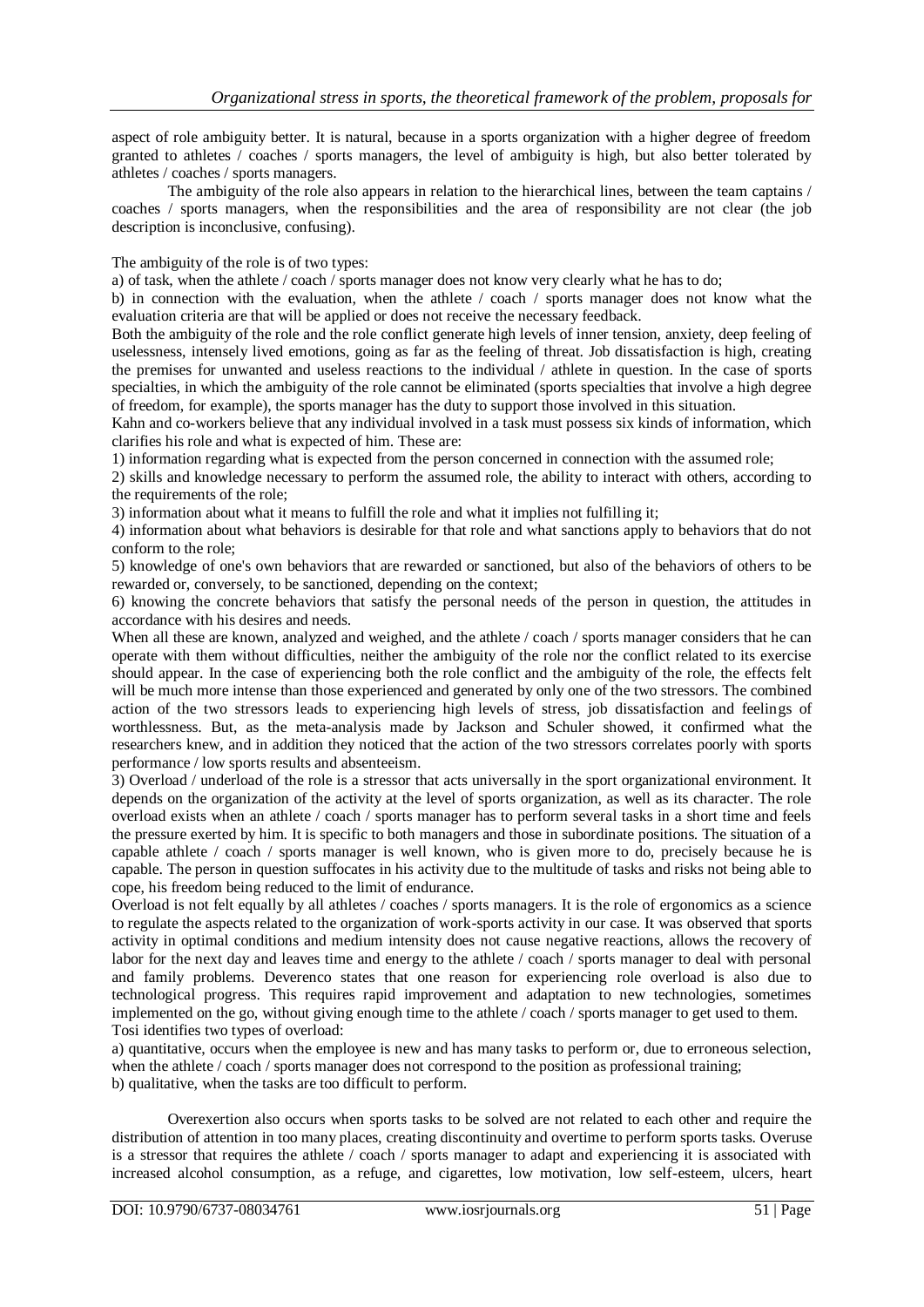problems and high cholesterol, mental and behavioral disorders (most common in the case of coaches and sports managers).

Underloading the role appears in the conditions in which the athlete / coach / sports manager has professional-sports training far beyond the needs of the role or when his abilities and skills are used to a minimum. It is characteristic of routine sports, in which human intervention is minimal (heads of departments within large sports organizations, clubs, universities with a sports profile, etc.). These activities are characterized as boring and monotonous and therefore create predispositions to incidents, because it reduces the vigilance of individuals. In the end, the athlete / coach / sports teacher / sports manager leaves this job, precisely due to the fact that his potential is used only to a small extent.

4) Responsibility for others is a stressor that acts mainly in the case of coaches and sports managers. In addition to the responsibility in making the right decisions, with the potential to develop the sports entity and human resources, the sports manager also lives the dilemma of choosing between responsibilities and unpopular measures that must sometimes be taken to avoid losing the sports team / athlete or even collapse. Any decision made by a manager has a great influence on the lives of athletes, with profound implications on their families as well. At the same time, the manager / coach has the obligation to mediate conflicts between different categories of athletes. It is a duty of service, but also a natural human desire to have a non-conflicting environment at the place of training / competition / field. Therefore, even if stress arises in connection with non-personal factors in the first place (budgets, increased performance and results, increasing the public portfolio, etc.), sports managers / teachers will have health problems such as hypertension, ulcers, psychological problems such as anxiety and tension felt at the training / competition / field. These are associated with increased consumption of cigarettes or medications, in some cases.

5) Sports organizational policies appear as an organizational stressor in the case of those people who, due to their personality characteristics, cannot adapt to the existing sports organizational environment. These people are characterized mainly by the need for achievements, but do not want to have the power, by the inability to cooperate and collaborate with others.

In a sports entity, each athlete / coach / sports manager depends on the others in fulfilling his / her tasks, the delay due to one athlete / coach / sports manager has a negative impact on the others. The impact of this organizational stressor is not the same in all sports organizations and does not mainly affect certain categories of athletes.

6) Lack of participation is an organizational stressor that mainly affects subordinates, especially those excluded from making decisions regarding their place of training / competition / field, along with the role conflict and its ambiguity. These people have the feeling that they have no control over what happens at their place of training / competition / field, that their opinion is not taken into account. Increasing participation in decision-making is the most effective way to minimize the action of this stressor, otherwise there is a decrease in motivation for work and a decrease in performance and results.

7) The conditions in sports activity are an organizational stressor that is taken into account by all researchers. When we talk about them, we mainly refer to noises, too high or too low temperatures, insufficient lighting, insufficient air ventilation, radiation, pollution, etc. Improving the conditions at the training / competition / field increases performance, prevents the large flow of staff, reduces the risk of accidents and illnesses, reduces the stress felt at the training / competition / field (football played on an impeccable field is very different from the one played on a field full of water or mud when it rains). Improving the training / competition / field conditions is the responsibility of sports organizations, which appeal to ergonomics as a science to find the best way for the sports organization and athletes / coaches / sports managers.

8) Sports career development and planning become stressful when they are related to job security, promotions, transfers and opportunities at work, especially when the time of retirement of the athlete is approaching. At every change that takes place in the sports organization, every athlete / coach / sports manager asks questions about job security, opportunities related to promotion or transfer to a better paid position, a better future, etc. Non-promotion, as well as promotion too fast, induce stress at work. In the first case, it may be an underload of the abilities of the athlete / coach / sports manager, while the second case may generate overload, with all the features discussed above. In the etiology of this stressor, Stora discovers two sources:

a) stress correlated with different stages of the career (we will nuance it only for the case of sports entities). Each stage has its trials, for example the beginning phase is characterized by intense competition to demonstrate the potential of sports, professional sports and sports management, for a higher income, for a higher status.

b) stress relating to the frustrations generated by the professional-sports status. This source is related to the real possibilities of promotion, but also to the social and cultural changes of the society.

9) Sports organizational climate means the sports environment, the sports organization where the training / competition activities take place and which accumulates feelings, attitudes and behaviors related to what happens in that organization and which can be measured by the perceptions of athletes / coaches / sports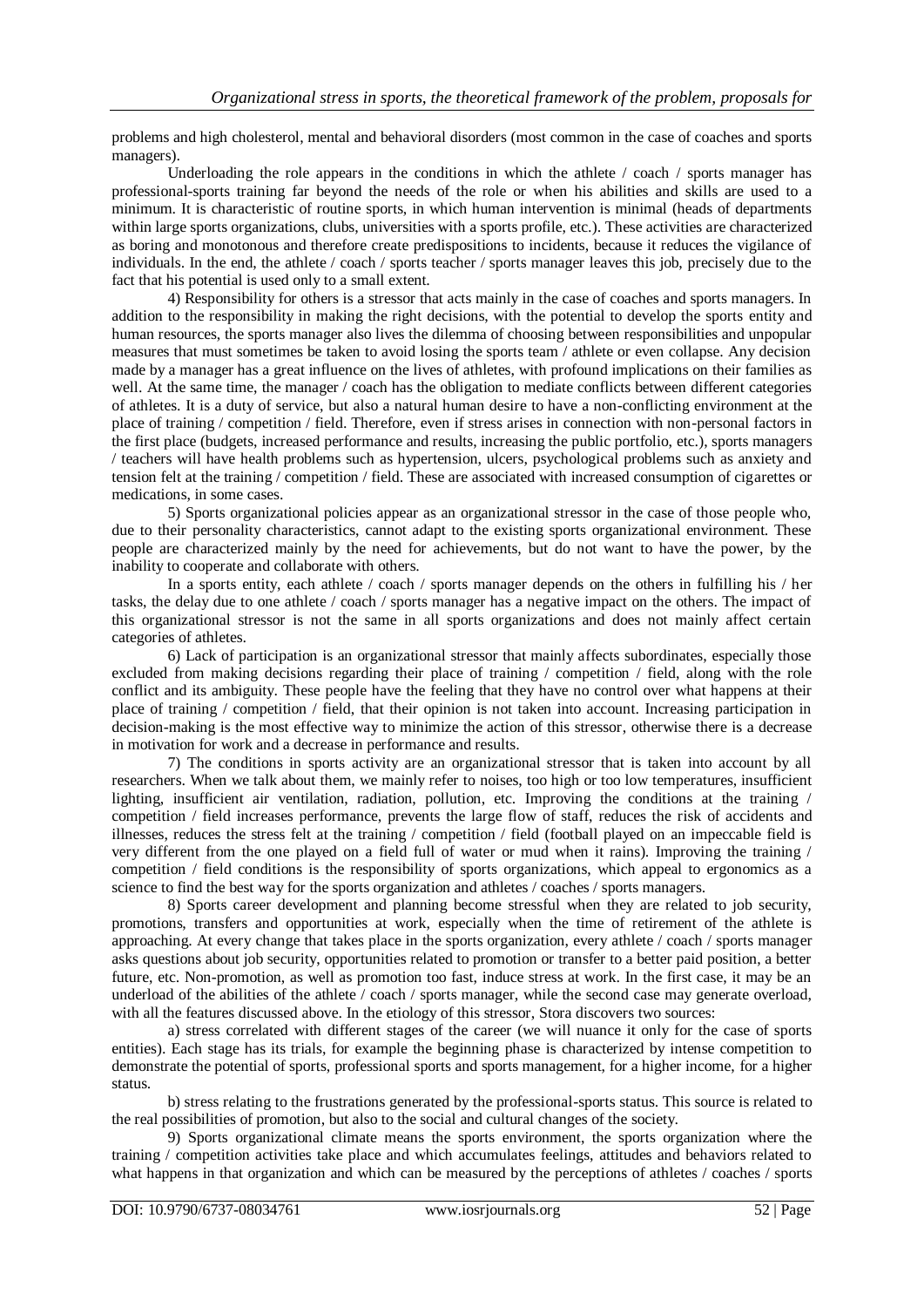manager on them. It can refer to the whole organization or only to a sector of it, but whatever happens there, it affects the entire sports organization (here we have in mind especially the big sports clubs, universities with a sports profile). Athletes / coaches / teachers / sports managers may feel satisfaction or frustration, depending on their perception of actions related to their training place / competition / department / etc . The sports organizational climate, like other organizational stressors, does not act on its own, but in tandem with other stressors and adds to the organizational stress felt by athletes / coaches / teachers / sports managers. It also affects different people in the same place of activity. The organizational climate is also responsible for positive feelings: team spirit, supportive element, intimacy. In the case of sports entities, all people perfectly know the team spirit and self-help that athletes and, in general, those involved in the field give each other.

10) Organizational culture is defined by Nystrom as "a synthesis of values, norms, beliefs and assumptions adopted by a group of individuals working in an organization. Like the organizational climate, the organizational culture is different from one organization to another "(we will consider the aspect of sports organizational culture especially-we will not generalize in the analysis). Researchers have identified four types of organizational cultures:

a) the tough or "macho" type. There is feedback in the sports organization, but also a high risk of stress, because the members are in competition, they react quickly, under the pressure of time.

b) the guy who works hard. There is a risk of overloading at work.

c) the betting type, which "bets" the sports organization. There is a more acute feeling of uncertainty about the organization and security of the place of sports.

d) the type of process, which is based on procedures. Athletes / coaches / teachers / sports managers have a very structured life.

Organizational culture generates organizational stress when the individual cannot adapt to its characteristics. A submissive, gentle individual / athlete will find it very difficult or not at all to adapt to the harsh type of culture, while an athlete who feels comfortable in macho culture will feel bored or underworked in a procedure-based sports organizational culture.

11) Organizational structures become sources of organizational stress depending on the openness they have or not to the exercise of control. Athletes who have had greater freedom in exercising the activity will feel confined to a bureaucratic sports organization (sports universities).

12) Group stressors. As individuals are distributed in departments, services and offices, there are delays and lags in the general activity of the sports organization (we have in mind very large sports entities: very large clubs, universities, ministry of sports). Hence the different frictions between members of different departments, frictions that generate organizational stress. Among the stressors acting here are the lack of group cohesion, inadequate support and intra- and intergroup conflicts. These issues create problems where the cooperation and collaboration of several groups is needed to accomplish the same task and is associated with high levels of job dissatisfaction.

13) Tensions within the family are not a proper organizational stressor. They favor the outbreak and / or amplification of organizational stress. They have a greater impact associated with the role conflict and its ambiguity, primarily increasing the time allocated to work tasks, to the detriment of the time spent with the family.

Other stressors of an organizational sports nature are shift work (an athlete takes on another role in the team), frequent changes at the training place / competition / department and technological changes that are too fast. It is associated with decreased motivation for sports, metabolic disorders, increases in blood glucose, decreased efficiency of the mind and overload in the case of frequent technological changes, due to the time required to acquire them.

The discussion of the action of stressors in the sports organization must be extended because they are stressors that act mainly in certain sports. At the level of managers appear:

- diversity, complexity and novelty, aspects that characterize the entire activity of managers, together with the responsibility for others;

- overloading the role by solving multiple tasks, sometimes divergent, in a short period of time;

- care for the future of the sports entity (club, university, etc.); if the current problems are many, there is too little time for future plans;

- the pressure due to the changes in the environment leads to quick choices, sometimes insufficiently elaborated, which create stress at the level of the manager who made that decision:

- excessive centralization of authority overloads the person of the sports manager. Delegating tasks would be a solution;

- extension of the training program, as a result of overload.

As for subordinates, the most common stressors are:

- incompatibility with the type of manager (the desire to retaliate in case of inappropriate or abusive behaviors conflicts with the desire to keep their place in the team / sports entity);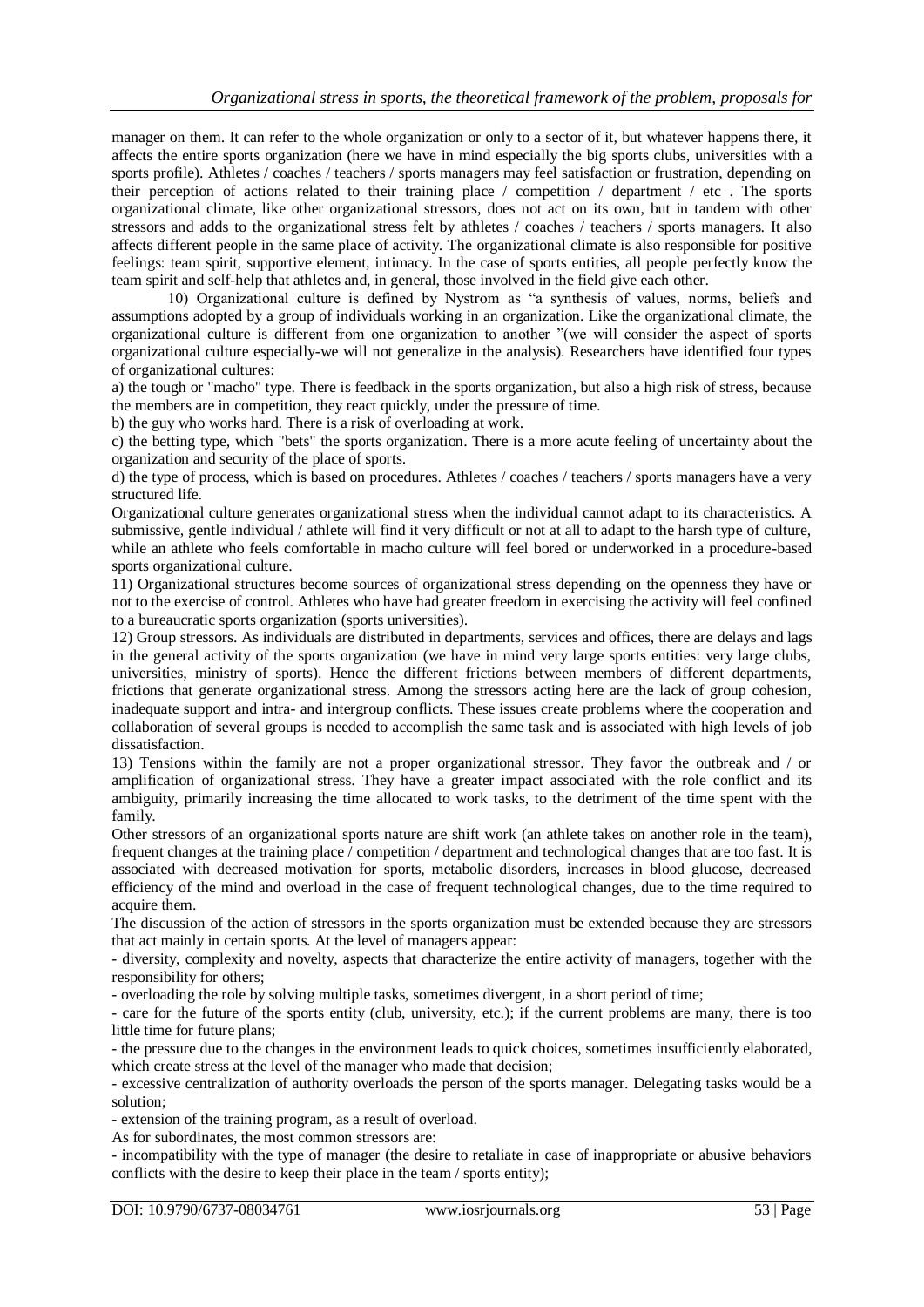- over-delegation is a stressor that mainly affects young subordinates, who want to prove that they are capable, to establish a reputation, and find themselves caught in the trap of excessive tasks taken over from the boss and who can no longer put a stop to them;

- difficult, unsuitable working conditions. They are found in the case of those who carry out their sports activity in extreme cold or heat, etc .;

- the fear of not losing the place in the sports entity / team, either as a result of aging or as a particular possibility, which would upset the entire career of the athlete and his family;

- arbitrary, incoherent dispositions on the part of the superior create cognitive inconsistencies due to the illogical side of the situation, on the one hand, and the fear of not being "caught in the eye" by the same boss, if he does not execute them, on the other;

- lack of professional training necessary for the place in the sports entity, as well as the necessary physical skills. It occurs when employment or promotion was made on other criteria than the professional ones.

Although these organizational stressors act on all athletes / coaches / sports managers, whether they are in a leadership position or in a subordinate position, however the most affected are the young. They will experience more intensely the role conflict and its ambiguity, but also the experience of group conflict (inter and intragroup), if the group they belong to is not as valuable as when they are set aside in the decision-making process, precisely because they are too young, because they do not have the necessary maturity, because they must first let the older and experienced ones, etc.

# **The effects and consequences of sports organizational stress**

Sports organizational stress is impossible to eradicate, but can be maintained within certain reasonable limits. An average level of stress acts beneficial for the organization and for the individual, creates the premises for competition between athletes / coaches / sports managers and motivation for better results. This level is not the same for everyone, with some individuals being able to withstand higher levels of stress than others.

The way in which the effects of sports organizational stress are managed is established, mainly, by the management of the sports organization (it's just a problem generated by it) and then by the other social actors in sports, social, political, geographical, etc. Stress affects both the members of the organization, individually, and the sports organization itself.

The effects of stress at the organizational level translate into absenteeism, increased number of days of physical recovery and increased funds for their payment, incidents or even accidents at the training / competition / field, with all their implications, low performance, low quality of sports performance and the deterioration of the reputation of the athlete respectively of the sports entity, which will lead to the decrease of the client-public portfolio.

At the individual level, the effects of organizational stress translate into health and behavior problems, with decreased work power, lack of motivation, impaired self-image, apathy, feelings of worthlessness. These people will be tempted to seek refuge in alcohol, tranquilizers, and, if the situation degenerates, they will lose their place in the sports entity. There are financial problems in the family, tensions and even the threat of divorce.

The effects of organizational stress can be classified into five broad groups:

- subjective effects (indisposition, apathy, anxiety, nervousness, increased fatigue, loneliness, decreased selfconfidence);

- behavioral effects (increased impulsivity, excess coffee, cigarettes, alcohol, food, predisposition to accidents);

- cognitive effects (poor attention, poor concentration on the task, low reduced decision-making capacity, hypersensitivity to criticism);

- physiological effects (increased pulse and blood pressure, increased blood sugar, dry mouth, cold sweats);

- organizational effects (absenteeism, low performance at the place of sports activity, low performance, isolation).

Anxiety as an effect at the organizational level is due to the feeling of vulnerability experienced by athletes / coaches / sports managers as a result of decisions of superiors, decisions that are perceived as incorrect and whose effects affect them without being able to defend themselves. Internal competition, conflicts between athletes, groups, leadership, are other elements that can trigger and maintain anxiety.

A consequence of organizational stress is frustration, that state of deep dissatisfaction that both athletes and management staff affected by organizational stress experience. In this case, their behavior will be affected, from non-involvement, redemption, to verbal, emotional and, if it degenerates, physical aggression.

The first solution would be to involve the athlete's psychologist, the sports entity, if any. If the sports organization does not employ a psychologist, it is necessary to turn to an outside counselor. The solutions identified by it are applicable at both individual and organizational level.

The effects of organizational stress and their consequences are experienced differently by individuals, and the type of personality they have is important. Type A will feel the organizational stress more acutely,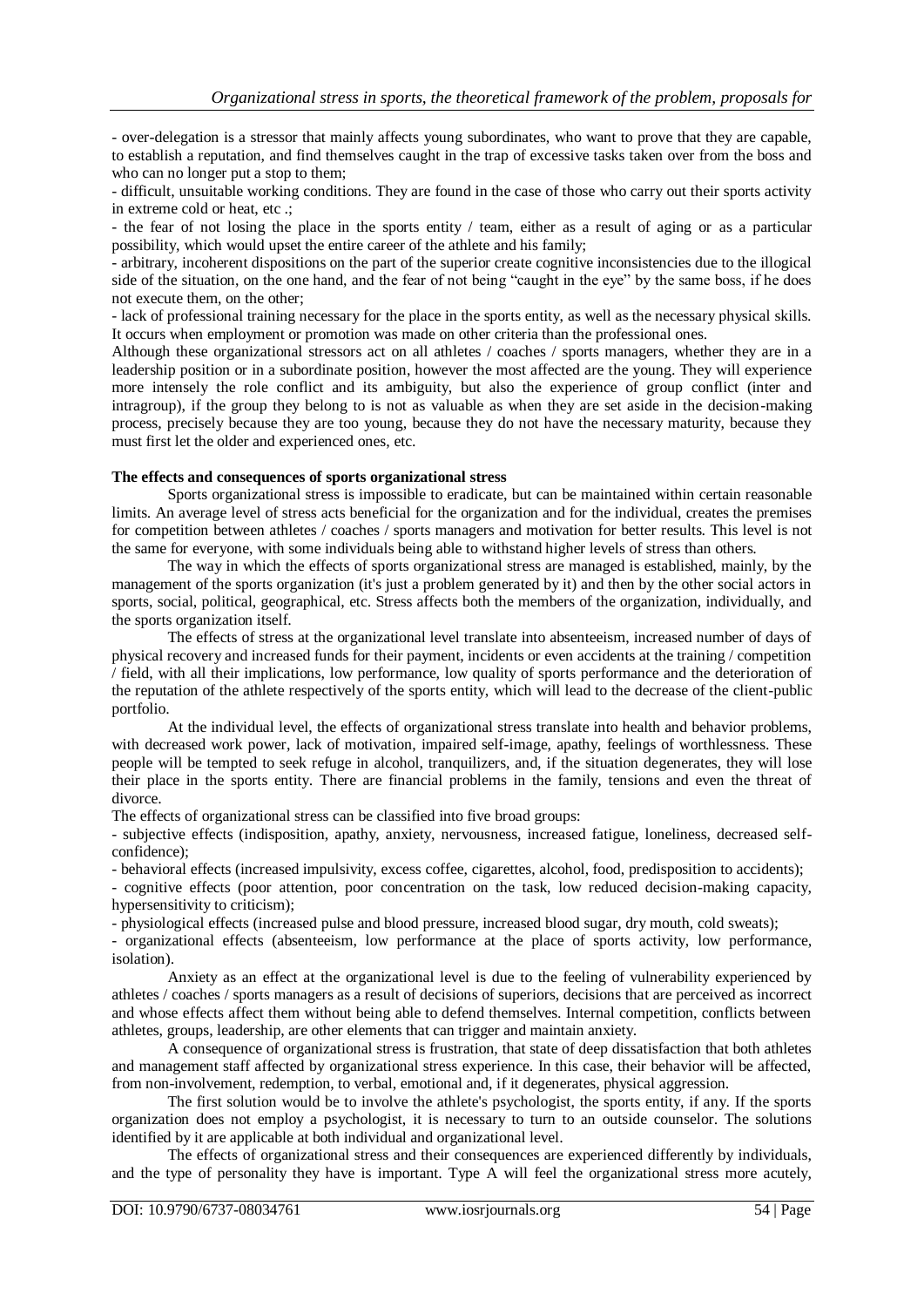precisely because it is characterized by impulsivity, tendency to aggression, they like to work under the pressure of time. These people assume multiple tasks in the same time frame (overload), are more competitive and more prone to hierarchical advancements than those in type B personality. Type B is characterized by a calm approach to sports tasks, works without time pressure and has no hostile manifestations. There are authors who claim that they have also identified an intermediate personality type, AB, but there are most who claim that you cannot mix the two personality types without having health problems. Other authors believe that they have identified a character trait that relieves stress and that they have called a character trait. It is found in strong individuals and involves three qualities:

a) agreement- are devoted to sports, work, family, fundamental values;

b) control - exercises great control over one's life and events;

c) challenge - consider any potentially negative event as a challenge for self-improvement and selfimprovement.

From what is presented, it is noted that the study of organizational stress is not limited to identifying stressors and their action, but must identify those additional factors that have the potential to influence athletes / coaches / teachers / sports managers of individuals in general in the sports area.

#### **Study material**

The research area includes the entire active population of a sport organizational entity, for example 334 employees, of which 77 management factors. The questionnaires were completed correctly and in full by 52 employees, management factors and 102 employees / sports staff. The rest of the questionnaires were not taken into account, being partially completed or without demographic data, so statistically invalid. This is a shortcoming of self-applied sociological questionnaires.

### Working methods and tools

The working method is not the usual statistical one. It is preferred to analyze the data using the I.N.C.D.P.M. and for this, organizational stress is declared as a risk variable. The principle of the method consists in creating functional matrices, as a working support, of type  $f(m, n)$ , where m = number of rows (number of athletes), and  $n =$  number of columns (number of items). With the help of the XY Scatter functions from Excell, the trendline package, regression laws, different variation laws are obtained. The Organizational Stress Inventory Questionnaire can be used as a data collection tool. It includes a battery of 7 sociopsychological tests, each with a certain number of items (questions / statements). After dividing the athletes / individuals that make up the sports organization into two specific categories - athletes (performers) / coachessports managers (decision makers) - the O.S.I. it has been adapted according to their level of understanding and specificity. For athletes (performers) The O.S.I. has 128 items in total, with easy item formulation. For sports coaches-managers (decision makers) there are 132 items, the 4 additional ones concerning aspects of the management activity and were added to the chapter- Sources of tension at the place of activity.

Whereas in another paper I analyzed chapter I of the O.S.I. we will analyze and exemplify concretely for chapter II: "How do you assess your current state of health?"

In Chapter II, he analyzes the state of health as assessed by the respondents-athletes, so in a subjective way, which is not proven with official medical data. From here, it results that there is the possibility that some of the respondents guarantee your own health with more resources than in reality, but there is also the possibility that some of them consider themselves more affected, according to personal assessment. Chapter II, entitled "How do you assess your current state of health?" has the following rating scale:

- $1 = I$  don't know. I don't realize
- $2 =$  never
- $3 =$  very rare
- $4 =$ sometimes
- $5 =$  frequent

The chapter has two parts: A- analyzes the emotions, behavior and response of the athlete to their experience at the current place of sports activity, and B- the presence of obvious physical problems. It is known that stress causes palpitations, dizziness, high blood pressure, digestive problems, general fatigue, mental fatigue, as well as anxiety and / or anger, in case of prolonged exposure to stressors.

The scores obtained for the 12 items in part A and the 6 items in part B are presented in table 1. The order of presentation of the items respects the order in the text battery of the sports organizational stress questionnaire.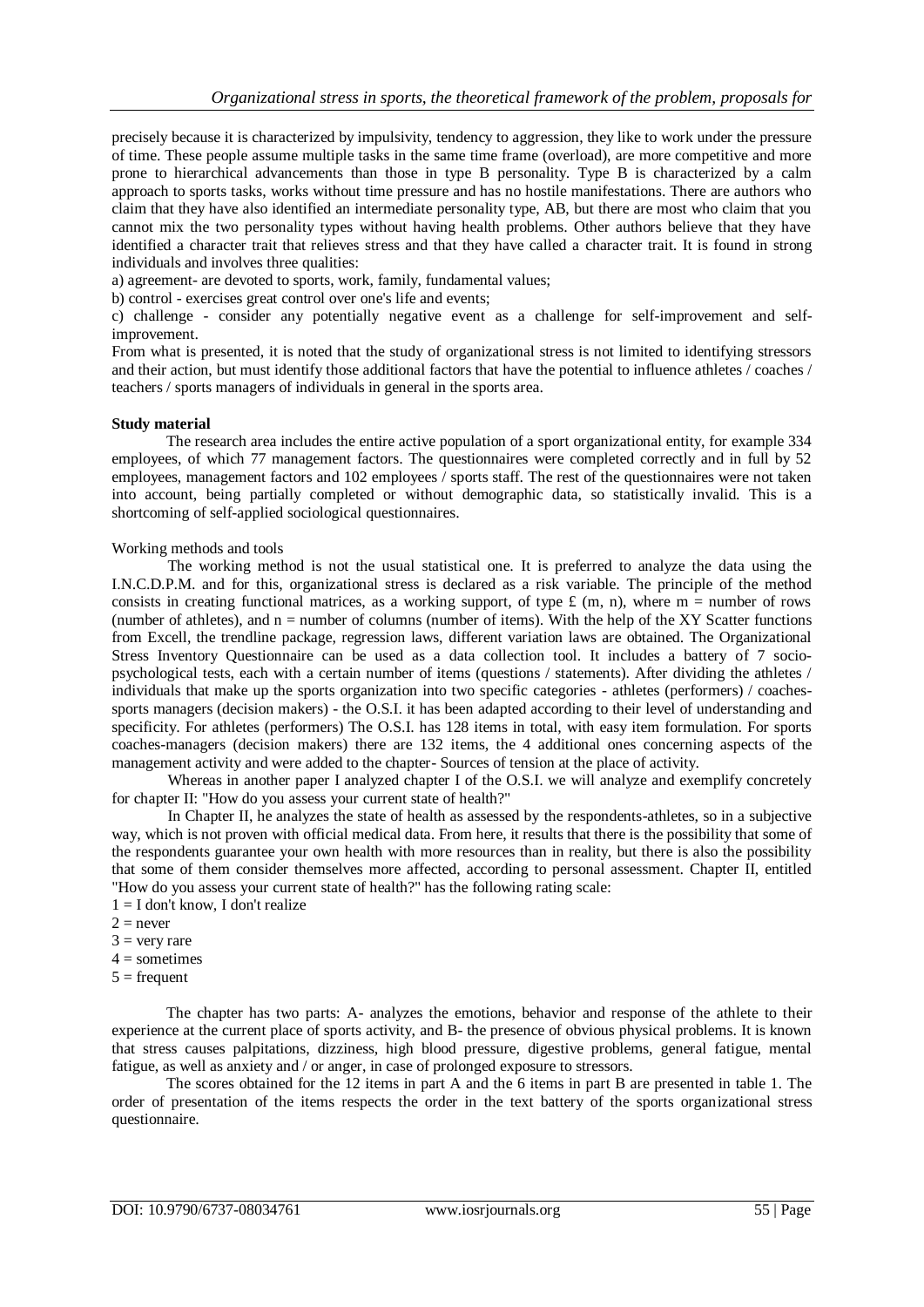|       | Item 13             | Item $14$ | Item 15 | Item $16$ | 1 <sub>7</sub><br>Item 1 | Item 18 | Item $19$ | Item $20$       | Item 21             | Item 22 | Item 23 | Item 24             |
|-------|---------------------|-----------|---------|-----------|--------------------------|---------|-----------|-----------------|---------------------|---------|---------|---------------------|
| Val 1 | 28                  | 10        |         | . .       |                          |         |           | 20              | $\mathcal{D}$<br>∠∠ | 10      |         |                     |
| Val 2 | −                   | ◡         |         | 43        | 37<br>ر ر                | 24      | 54        | IJ              | $\cap$<br>ر ے       | $\sim$  |         | 32                  |
| Val 3 | $\mathcal{L}$<br>∠∠ | 34        | 18      | 26        | 31                       | 31      |           | 19              | $\mathcal{D}$<br>∠∠ | -34     | 14      | $\mathcal{D}$<br>∠∠ |
| Val 4 | 28                  | 24        | 38      | 20        | 23                       | 36      | -         | $^{\sim}$<br>∠⊥ | 28                  | 24      | 40      | 33                  |
| Val 5 |                     |           | 28      |           |                          |         |           | 29              |                     |         | 29      |                     |

|       | Item 25 | Item 26 | Item 27 | Item 28 | Item 29 | Item 30 |
|-------|---------|---------|---------|---------|---------|---------|
| Val 1 | 16      | ۱7      | 16      | 14      | 13      | 11      |
| Val 2 | 27      | 45      | 51      | 48      | 44      | 21      |
| Val 3 | 24      | 18      | 15      | 19      | 14      | 25      |
| Val 4 | 19      | 15      | 17      | 17      | 29      | 22      |
| Val 5 | 12      | 3       |         | 4       | 14      | 16      |

Table 1a. Section A. Chapter II. Athletes (performers)

Table1b. Section B. Chapter II. Athletes (performers)

As a cumulation of data by sections, the table is presented:

| ╯     | л.      |        |       |
|-------|---------|--------|-------|
|       | Cap 2 A | Cap 2B | Total |
| val 1 | 154     | 87     | 241   |
| val 2 | 324     | 236    | 560   |
| val 3 | 288     | 115    | 403   |
| val 4 | 330     | 120    | 450   |
| val 5 | 125     | 54     | 179   |

Table 1c. Centralized values chapter II. Athletes (performers)

The graphical rendering of the data collected for Chapter II uses, in turn, the same polynomial regressions, of degree 4, respectively of degree 2, as laws of variation.

In Fig.2a the graph of part A, it is observed that the respondents are practically divided into two groups: those who do not experience behavioral problems (value 2 on the assessment scale) and those who admit that they sometimes have these problems (value 4 on the assessment scale) . The absolute maximum point of the graph is in xMax = 4 on the abscissa (on the ordinate  $y_1$  = 330 points cumulated) with a local maximum in xmax = 2 on the abscissa and close value on the ordinate  $y^2 = 324$ . Behavioral outbreaks are more often experienced by respondents than affecting health, according to their self-esteem. The absolute maximum of part B of the graph is at point  $xMax = 1.5$  on the abscissa and states that the vast majority of respondents have not experienced health problems in the last period. Since the confidence coefficients are maximum,  $R = 1$  for each graph plotted when using the polynomial regression of degree 4 as the law of variation, the graphical rendering is considered absolutely faithful to the studied phenomenon, both for part A and for part B.



Figure2a.Chapter II. How do you assess your current state of health. Athletes (performers)

Analyzing the graph in fig.2b, the different rendering is observed, as a result of using grade 2 polynomial regression as a law of variation. For part A of chapter II there appears an absolute maximum point in  $xMax = 3$ , and for part B an absolute maximum in  $xMax = 2.5$ ; the realities of the collected data are flattened,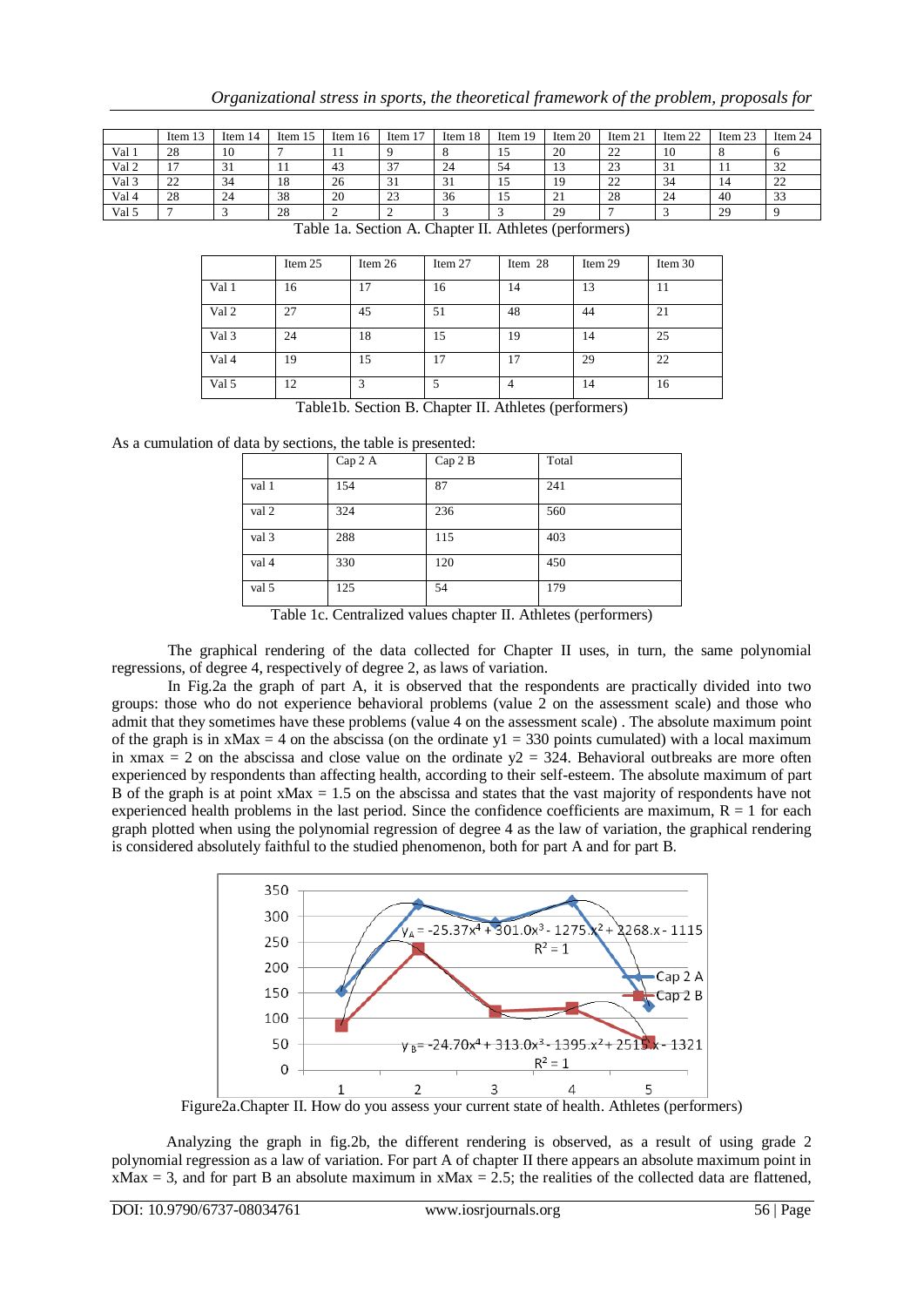the phenomenon losing its magnitude. The confidence coefficients in this case are  $RA = 0.9252$  for part A and RB = 0.7238 for part B. There are fairly good confidence coefficients in the absence of the maximum possible, but it is not recommended to use these variation laws with these reliable coefficients, with those with maximum coefficients being preferred.



Figure2b.Chapter II. How do you assess your current state of health. Athletes (performers)

Among the items selected for a more careful analysis is item 10 of Chapter II (item 22 in the numbering of the questionnaire). It tries to capture the onset / existence of depression and anxiety and asks respondents to answer the question "Do you experience long periods of sadness or melancholy that you simply cannot explain?" It is known that depression and anxiety set in after a long experience of feeling unhappy, frustrated or insecure.

Analyzing the data, it is observed that a large number of respondents / athletes very rarely or sometimes experienced periods of sadness or melancholy that they cannot explain, together 63%. Even if the phenomenon is not experienced very often, it is sometimes present. But a percentage of 24% sometimes experience these states, as can be seen in Fig.3a. Prolonged sadness and melancholy warn of the presence of a high level of stress, which those concerned manage with difficulty or not at all. On the other hand, the specificity of sports activity can produce these symptoms as a result of stress caused by specific sports conditions. In addition to these sources of stress, there are also social and economic problems. It is known that the sports sector has undergone extensive transformations, mainly massive restructuring-reductions similar to extinction without exaggeration, which have only apparently solved the problems of cost reduction. The expenses with the payment of the athletes almost entirely disappeared and the social ones appeared: the reduction of the athletes' incomes and of the purchasing power, the decrease of the living standard, etc. These problems do not appear directly in the analysis of the questionnaire, but their effects increase the level of stress experienced by respondents / athletes, as stressors of an individual nature. This statement correlates positively with one of the working hypotheses, the one in which the existence, among other stressors, of those of an individual nature is mentioned.



Figure 3a Chapter ii a. do you happen to live long periods of sadness or melancholy that you simply cannot explain?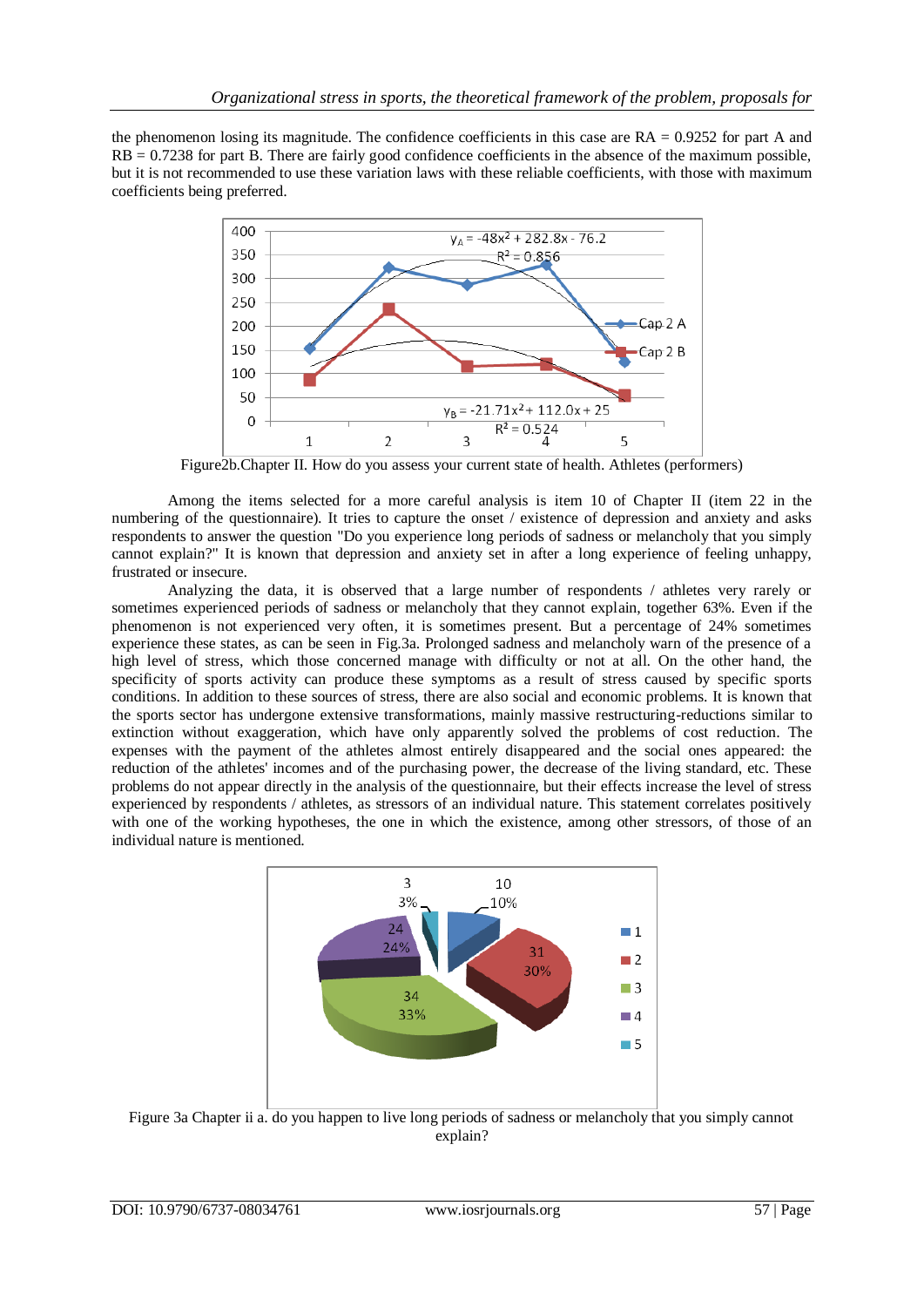Analyzing the data provided by the responses of employees in the category of athletes / performers, it is noted that the behavioral changes that they experienced, according to the data in Part A of Chapter II, are not in the sphere of depression and anxiety, but probably target explosive behaviors, such as anger, verbal aggression, etc. The graph in fig.3b has the absolute maximum point  $xMax = 2.5$  on the abscissa which suggests that the respondents / athletes are in the normal area, without stress, while the one in fig.3c has the absolute maximum point  $xMax = 3$  on the abscissa, slightly shifted to the area of experiencing depression.



Figure3b. Chapter II. Do you happen to experience long periods of sadness or melancholy that you simply cannot explain? Athletes (performers)



Figure3c. Chapter II. Do you happen to experience long periods of sadness or melancholy that you simply cannot explain? Athletes (performers)

The graph in fig.3b and fig.3c expresses the 2 laws of variation deduced with the help of grade 2 and grade 4 polynomial regressions. The grade 4 one, having the confidence coefficient  $R = 1$ , is considered a law of faithful variation, almost absolute. Instead, the graph of the law of variation deduced with the help of grade 2 polynomial regression, although it has a coefficient  $R = 0.9964$  (also very good) lower than the law of grade 4 variation, shows us with great precision, the maximum or the area of absolute maximum for the analyzed values.

The study of the graph of the law of variation deduced with the help of the polynomial regression of order 4 shows us in portions the tendencies of local maximum and minimum, the increase and decrease of the values on the analyzed value areas.

Next, in the analysis of health and of obvious physical symptoms, item 1 of part B (item 25 in the O.S.I. chronology) asks respondents to assess the state of increased fatigue "Fatigue or the feeling of "can no longer ". The rating scale is identical to that on Part A.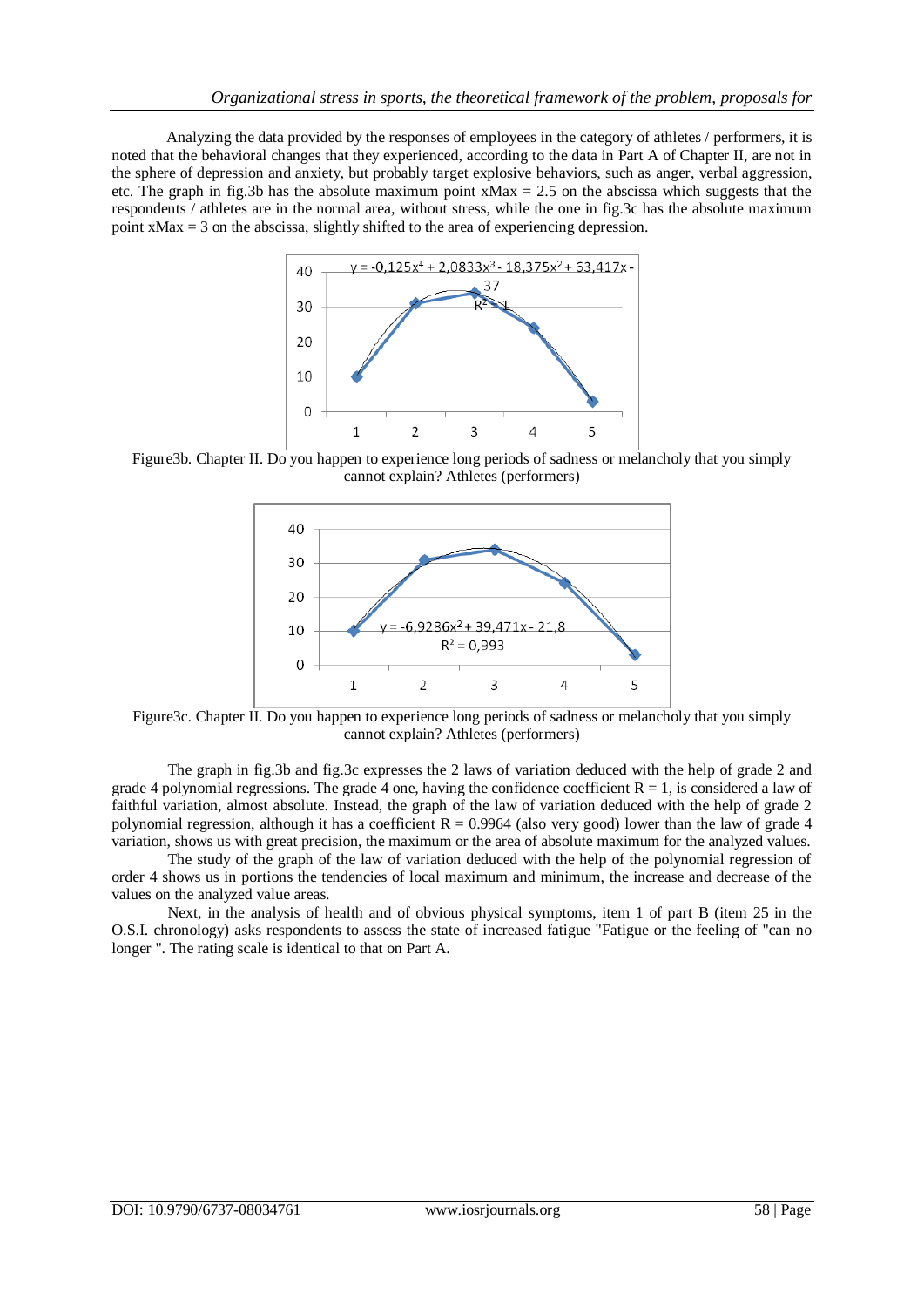

Figure4a. Chapter II B. Fatigue or the feeling of "I can't anymore"

The fact that 26% of respondents say they have never felt this sensation, apparently indicates good health. But a percentage of 23% of them say that sometimes they had this state of overwhelm and just as many say that they very rarely felt it. At first glance, it seems that the health is good, but it can be the fear of not being considered unfit by the sports management and removed from the sports organization.



Figure4b. Chapter II B. Fatigue or the feeling of "I can't anymore" Athletes (performers)

The graph shown in Fig. 4b shows a local maximum point  $xmax1 = 2$  on the abscissa, which indicates that the appreciation "I never felt this" is the majority. But the number of those who chose "sometimes" gives a local minimum in xmin = 3 on the abscissa and becomes an inversion point to a local maximum xmax $2 = 4$  on the abscissa. The graph that has as a law of variation the polynomial regression of degree 4 has a confidence factor  $R = 1$ , maximum possible, so it is faithfully reproduced and correlates positively with the third working hypothesis of the study



Figure4c. Chapter II B. Fatigue or the feeling of "I can't anymore" Athletes (performers)

The graph in fig.4c shows stopping the respondents / athletes in the middle area of the scale, the value  $xMax = 3$ being the absolute maximum. The graphical representation by a law of variation expressed by a second grade polynomial regression has a confidence factor  $R = 0.956$ , which is very high and, in the absence of a higher one, would be acceptable. The graphical expression of the phenomenon is not as accurate as in the case illustrated in fig.3b.

Calculating the organizational stress index according to the I.N.C.D.P.M. we have: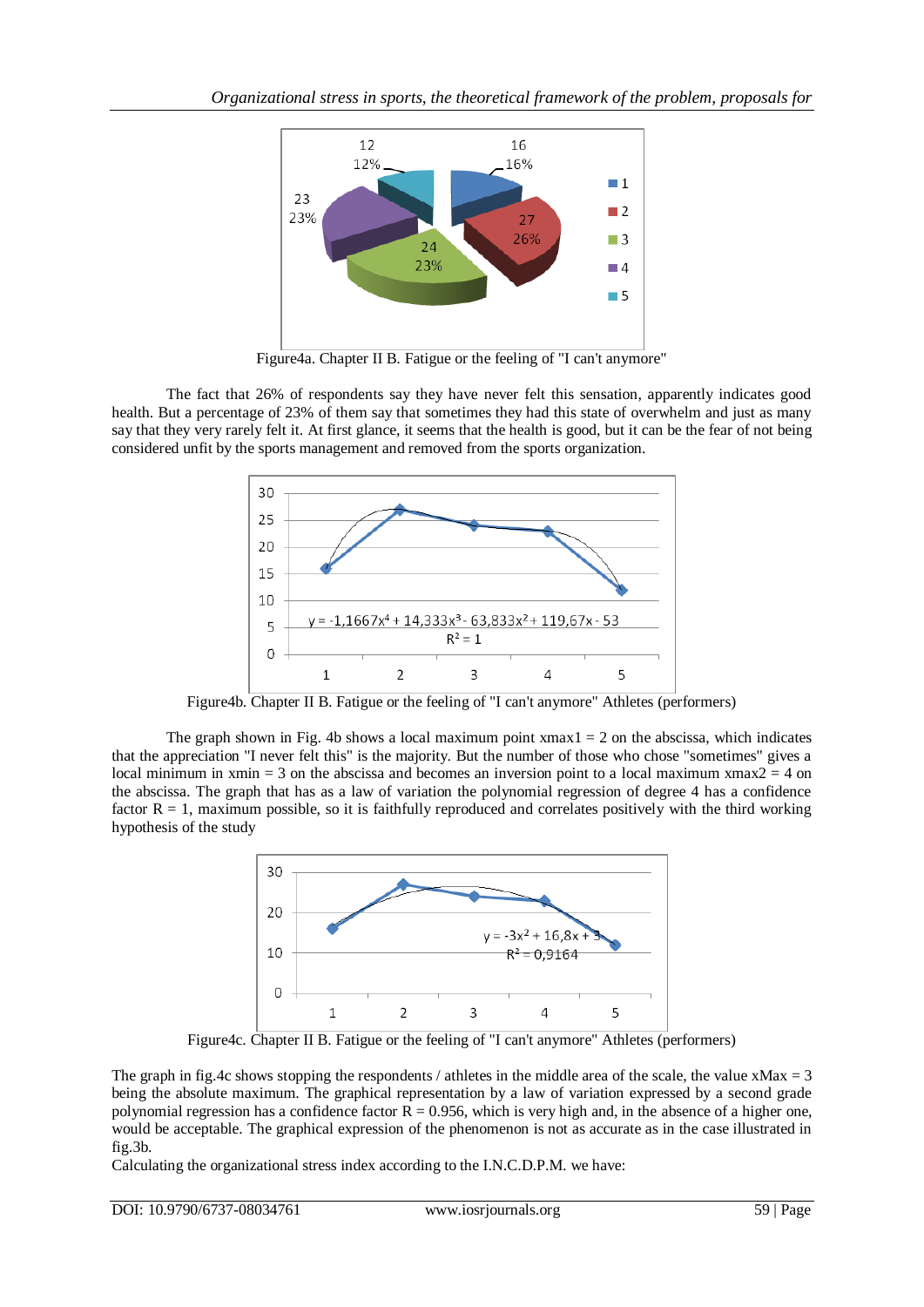| $OSI_{capII}$                                                              |                             |                    |
|----------------------------------------------------------------------------|-----------------------------|--------------------|
| 241 x1x1+560 x2x2+403x3x3+450x4x4+179x5x5 241 +2240+3627 +7200+4475        |                             | 17783<br>$= 3.378$ |
| $241 \times 1 + 560 \times 2 + 403 \times 3 + 450 \times 4 + 179 \times 5$ | _<br>241+1120+1209+1800+895 | 5265               |

As it can be seen, the stress index far exceeded the maximum accepted value of 2.5. There is stress related to health, a concern that proves the existence of problems that affect both the athlete and the sports organization.

### 6.1. Conclusions

A first conclusion that emerges at the end of the study is that the athletes of the analyzed sports entity are subject to high values of sports organizational stress, group and individual. This stress is generated both by the specific conditions of sportsmanship and especially by the special problems that this sector has been facing for several decades.

Analyzing the large number of answers that are located in the middle zone (value 3) the conclusion that is required is that there are mostly athletes who have been working for a long time in this branch of activity and a state of indifferent acceptance of things, apathy. The fact that they have a long history in the current position has a positive aspect, if we take into account the qualification and sports experience required in the field. But at the same time it has a big disadvantage: the installation of routine state, indifference, apathy. This state predisposes to lack of reaction, appropriate and timely, not only in the field of team relationships (organizational, intergroup) and personal, but also in the speed with which decisions are made in tense moments in the sports process. A low reaction speed predisposes to incidents at the place of activity, with material and health costs of those involved, leading to serious accidents, with significant effects.

Following the analysis of the data provided by the field research, all three working hypotheses of the study are confirmed:

- athletes of the sports entity experience high levels of organizational stress due to the cumulative action of several stressors - of individual, group, intergroup and organizational nature, illustrated by a stress index greater than 2.5 according to the I.N.C.D.P.M . method;

- the staff / athletes of the analyzed sports entity feel the stress differently, depending on the freedom to decide on some aspects of the place of activity (sports categories - decision makers / coaches / sports managers and athletes / performers);

- the possibility to mathematically model the data collected from the field through the O.S.I. with the help of the laws of variation expressed by mathematical regressions; in the alternative, the higher the degree of regression, the higher its confidence factor and the graph generated by this law is as accurate as possible or absolutely faithful to the maximum confidence factor  $(R = 1)$ .

#### 6.2. INPUT

The contribution to this study is the way data is processed. Using the I.N.C.D.P.M. allows the mathematical quantification of the level of organizational stress as a risk factor. According to the scale of assessment of the battery of tests, from 1 to 5, it is estimated that up to half is the level of eustress, that beneficial component of organizational stress. Any value over 2.5 obtained with the given mathematical relationship is considered alarming and requires intervention. The higher the index, between 2.5 and 5, the more severely affected the organization is. Intervention measures are required as quickly as possible, in accordance with the rules.

Another personal contribution is the mathematical modeling of the phenomenon of sports organizational stress using variational calculus. The obtained graphs are not continuous functions, but are step functions with distinct values. In this case the polynomial regression laws become interpolation polynomials. And yet, the human being is not discontinuous in its emotional functioning, so mathematical regressions remain valid as a method. The human scale of appreciation of any aspect of life has no steps, but presents itself as a continuum between extremes. So the fractional values of the graphs can very well describe the reality of the person's internal feelings, of the athletes participating in this study.

The abandonment of standard methods of statistical analysis does not imply less scientific rigor but on the contrary. The methods used in engineering can also be successfully applied to the social sciences, such as psychology.

The amount of data processed in this way is still modest, further studies are needed to process the data in this way, in order to generalize and conclude at the level of micro- and macro-sports organizations. This is a limitation of this study. The general legitimacies that can be obtained as conclusions of these processes must be rigorously documented and based on multiple researches, in order to be taken into account.